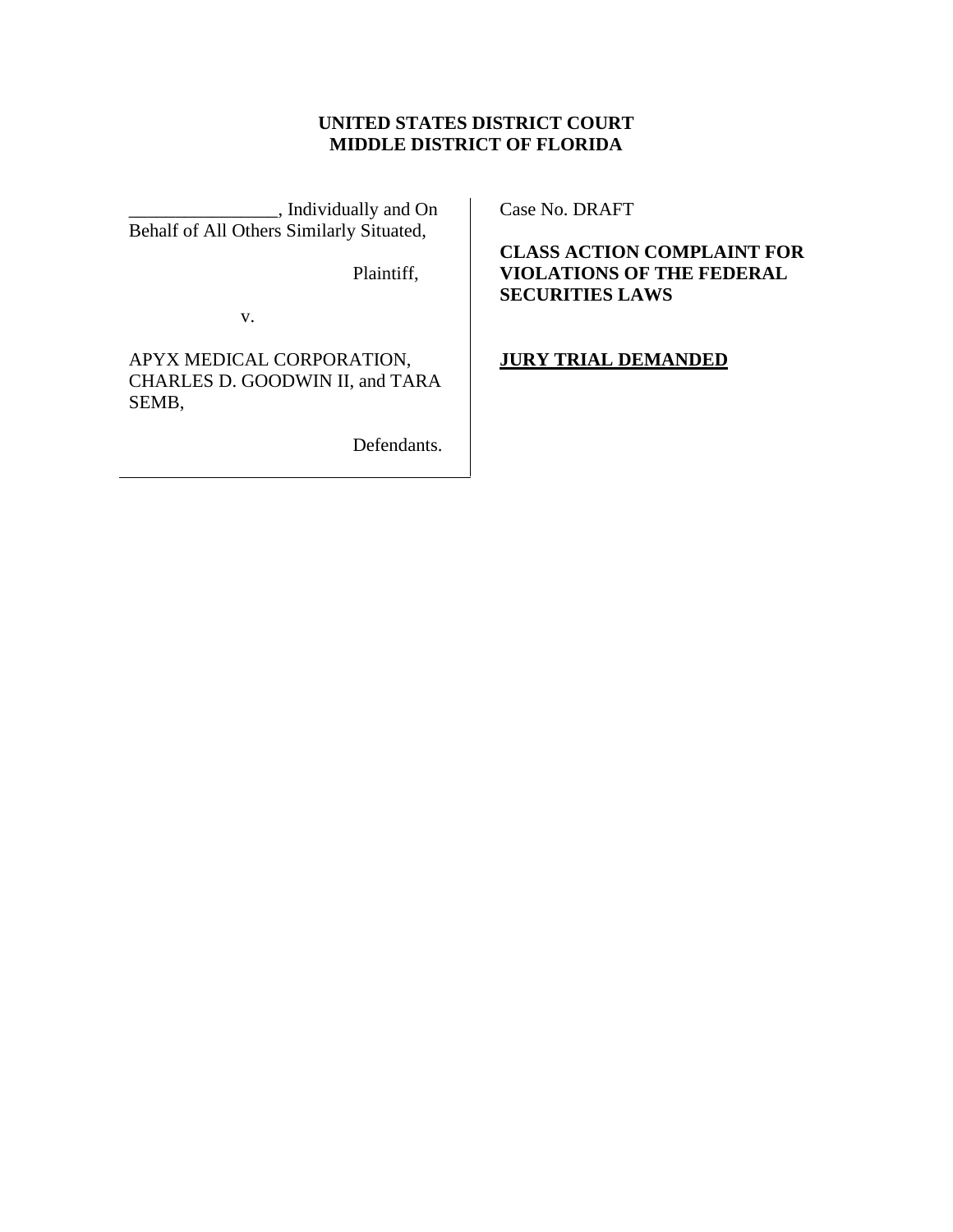Plaintiff \_\_\_\_\_\_\_\_\_\_\_\_\_\_\_\_ ("Plaintiff"), individually and on behalf of all others similarly situated, by and through his attorneys, alleges the following upon information and belief, except as to those allegations concerning Plaintiff, which are alleged upon personal knowledge. Plaintiff's information and belief is based upon, among other things, his counsel's investigation, which includes without limitation: (a) review and analysis of regulatory filings made by Apyx Medical Corporation ("Apyx" or the "Company") with the United States ("U.S.") Securities and Exchange Commission ("SEC"); (b) review and analysis of press releases and media reports issued by and disseminated by Apyx; and (c) review of other publicly available information concerning Apyx.

### **NATURE OF THE ACTION AND OVERVIEW**

1. This is a class action on behalf of persons and entities that purchased or otherwise acquired Apyx securities between May 12, 2021 and March 11, 2022, inclusive (the "Class Period"). Plaintiff pursues claims against the Defendants under the Securities Exchange Act of 1934 (the "Exchange Act").

2. Apyx claims to be an advanced energy technology company with products in the cosmetic and surgical markets. Nearly 80% of its revenue is derived from the Advanced Energy segment, which consists of the Company's helium plasma technology that is marketed and sold as Renuvion (in the cosmetic surgery market) and J-Plasma (in the hospital surgical market).

3. On March 14, 2022, Apyx disclosed that the U.S. Food and Drug Administration ("FDA") would be posting a Medical Device Safety Communication ("MDSC") related to the Company's Advanced Energy Products. The Company further disclosed that "[b]ased on our initial interactions with the FDA, we believe the Agency's MDSC will pertain to the use of our Advanced Energy products outside of their FDA-cleared indication for general use in cutting, coagulation, and ablation of soft tissue during open and laparoscopic surgical procedures."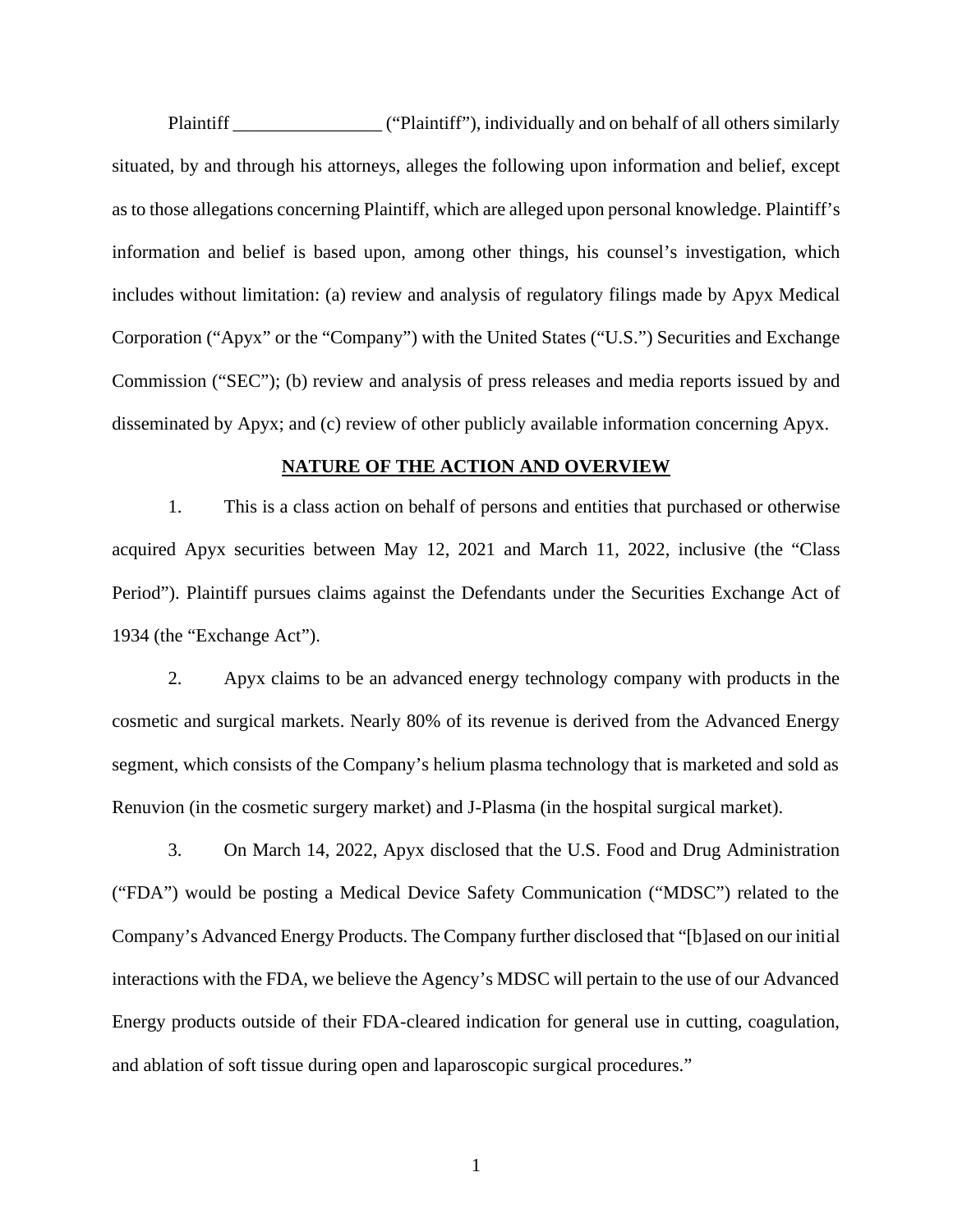4. On this news, On this news, the Company's stock fell \$4.02, or 40.6%, to close at \$5.88 per share on March 14, 2022, on unusually heavy trading volume.

5. Throughout the Class Period, Defendants made materially false and/or misleading statements, as well as failed to disclose material adverse facts about the Company's business, operations, and prospects. Specifically, Defendants failed to disclose to investors: (1) that a significant number of Apyx's Advanced Energy products were used for off-label indications; (2) that such off-label uses led to an increase in the number of medical device reports filed by Apyx reporting serious adverse events; (3) that, as a result, the Company was reasonably likely to incur regulatory scrutiny; (4) that, as a result of the foregoing, the Company's financial results would be adversely impacted; and (5) that, as a result of the foregoing, Defendants' positive statements about the Company's business, operations, and prospects were materially misleading and/or lacked a reasonable basis.

6. As a result of Defendants' wrongful acts and omissions, and the precipitous decline in the market value of the Company's securities, Plaintiff and other Class members have suffered significant losses and damages.

#### **JURISDICTION AND VENUE**

7. The claims asserted herein arise under Sections 10(b) and 20(a) of the Exchange Act (15 U.S.C. §§ 78j(b) and 78t(a)) and Rule 10b-5 promulgated thereunder by the SEC (17 C.F.R. § 240.10b-5).

8. This Court has jurisdiction over the subject matter of this action pursuant to 28 U.S.C. § 1331 and Section 27 of the Exchange Act (15 U.S.C. § 78aa).

9. Venue is proper in this Judicial District pursuant to 28 U.S.C. § 1391(b) and Section 27 of the Exchange Act (15 U.S.C. § 78aa(c)). Substantial acts in furtherance of the alleged fraud or the effects of the fraud have occurred in this Judicial District. Many of the acts charged herein,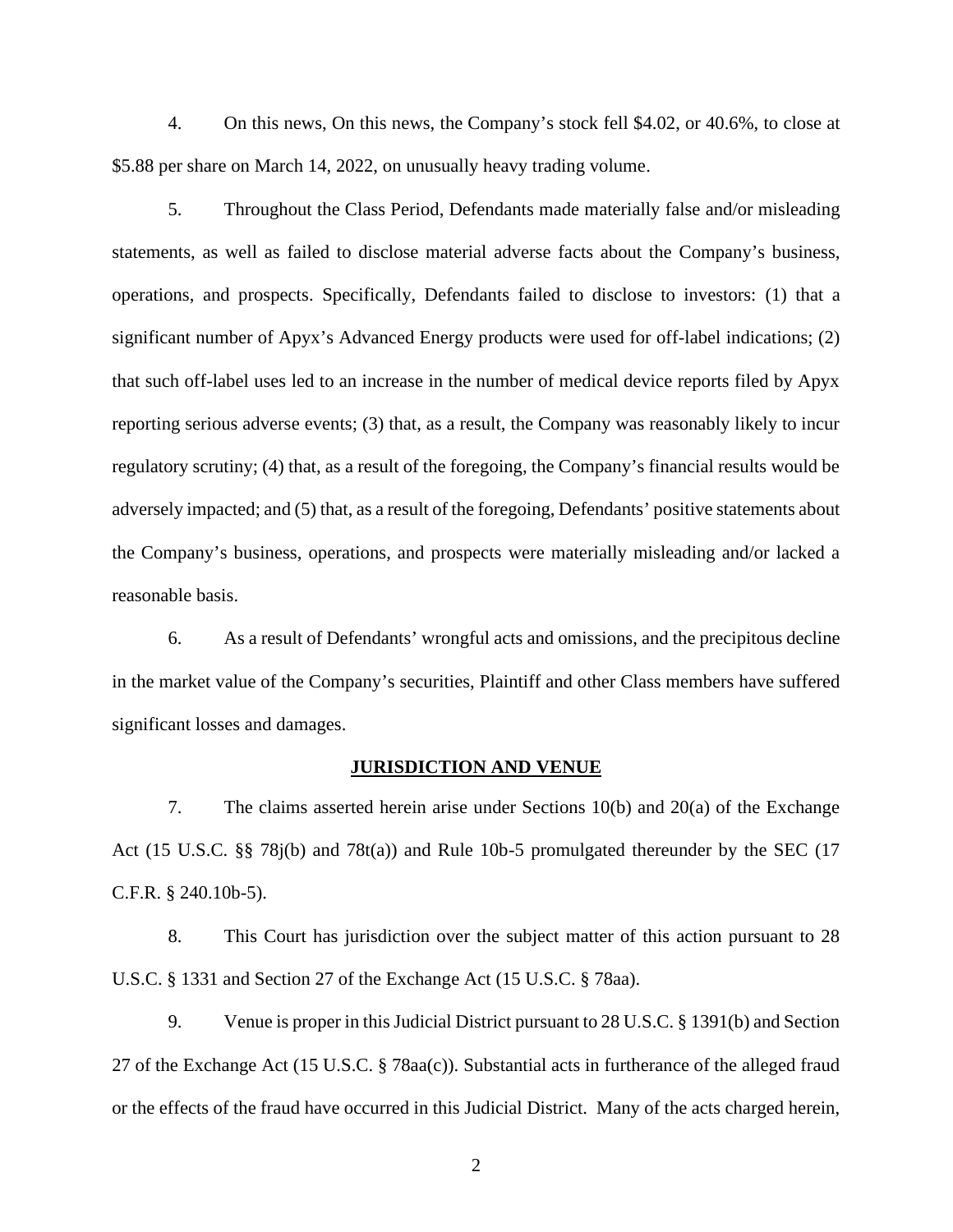including the dissemination of materially false and/or misleading information, occurred in substantial part in this Judicial District. In addition, the Company's principal executive offices are in this District.

10. In connection with the acts, transactions, and conduct alleged herein, Defendants directly and indirectly used the means and instrumentalities of interstate commerce, including the United States mail, interstate telephone communications, and the facilities of a national securities exchange.

### **PARTIES**

11. Plaintiff \_\_\_\_\_\_\_\_\_\_\_, as set forth in the accompanying certification, incorporated by reference herein, purchased Apyx securities during the Class Period, and suffered damages as a result of the federal securities law violations and false and/or misleading statements and/or material omissions alleged herein.

12. Defendant Apyx is incorporated under the laws of Delaware with its principal executive offices located in Clearwater, Florida. Apyx's common stock trades on the NASDAQ exchange under the symbol "APYX."

13. Defendant Charles D. Goodwin II ("Goodwin") was Apyx's Chief Executive Officer ("CEO") at all relevant times.

14. Defendant Tara Semb ("Semb") was Apyx's Chief Financial Officer ("CFO") at all relevant times.

15. Defendants Goodwin and Semb (collectively the "Individual Defendants"), because of their positions with the Company, possessed the power and authority to control the contents of the Company's reports to the SEC, press releases and presentations to securities analysts, money and portfolio managers and institutional investors, i.e., the market. The Individual Defendants were provided with copies of the Company's reports and press releases alleged herein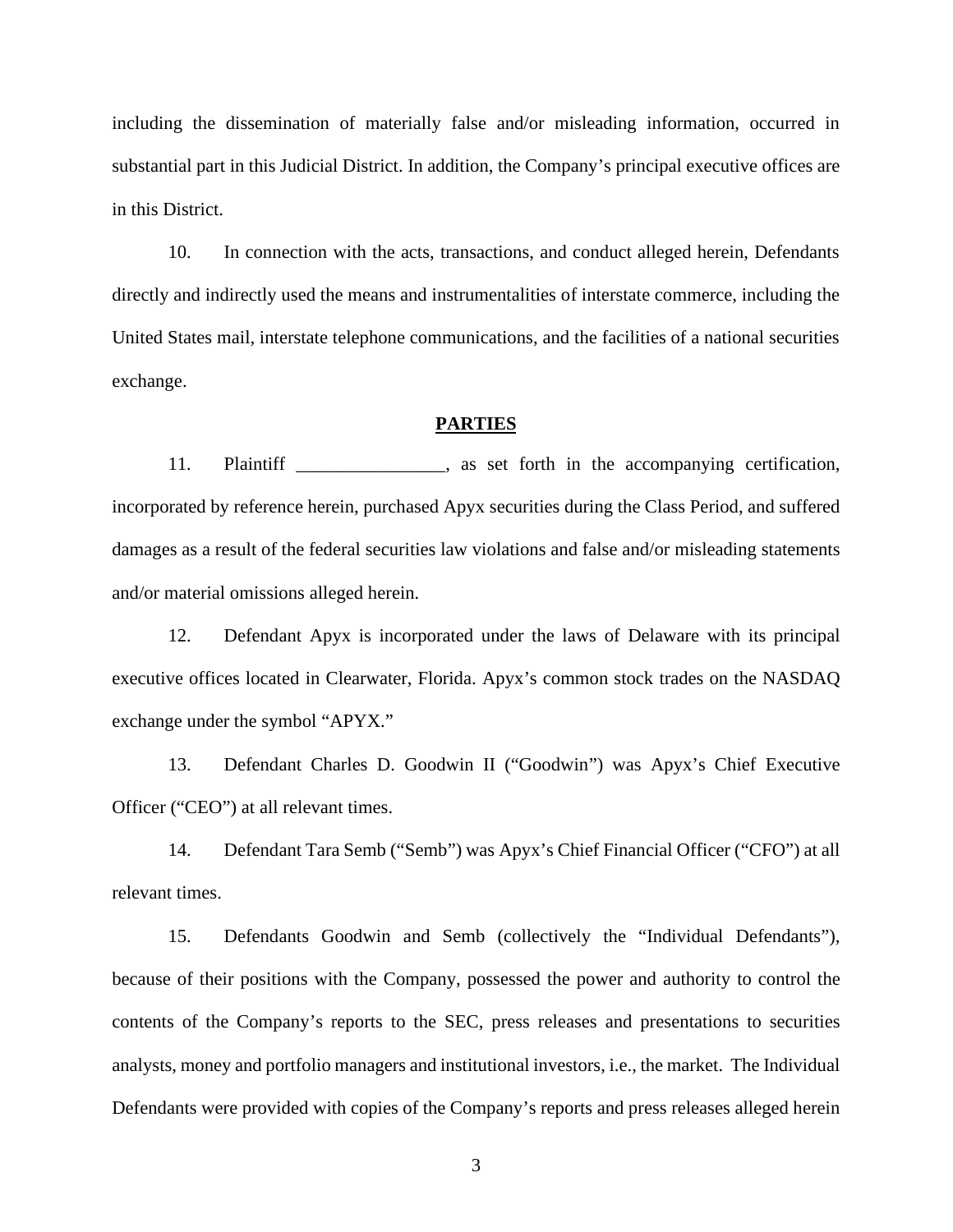to be misleading prior to, or shortly after, their issuance and had the ability and opportunity to prevent their issuance or cause them to becorrected. Because of their positions and access to material non-public information available to them, the Individual Defendants knew that the adverse facts specified herein had not been disclosed to, and were being concealed from, the public, and that the positive representations which were being made were then materially false and/or misleading. The Individual Defendants are liable for the false statements pleaded herein.

### **SUBSTANTIVE ALLEGATIONS**

#### **Background**

16. Apyx claims to be an advanced energy technology company with products in the cosmetic and surgical markets. Nearly 80% of its revenue is derived from the Advanced Energy segment, which consists of the Company's helium plasma technology that is marketed and sold as Renuvion (in the cosmetic surgery market) and J-Plasma (in the hospital surgical market).

# **Materially False and Misleading Statements Issued During the Class Period**

17. The Class Period begins on May 12, 2021. On that day, Apyx announced its first quarter 2021 financial results in a press release that stated, in relevant part:

### **First Quarter 2021 Financial Summary:**

- Total revenue of \$8.6 million, up 72.9% year-over-year.
	- o Advanced Energy revenue of \$7.7 million, up 92.2% year-over year.
	- o OEM revenue of \$1.0 million, down 3.3% year-over-year.
- Net loss of \$4.9 million, compared to net loss of \$2.0 million for the first quarter of 2020. Net loss in the first quarter of 2020 included an income tax benefit of \$4.9 million.

 $<sup>1</sup>$  Unless otherwise stated, all emphasis in bold and italics hereinafter is added.</sup>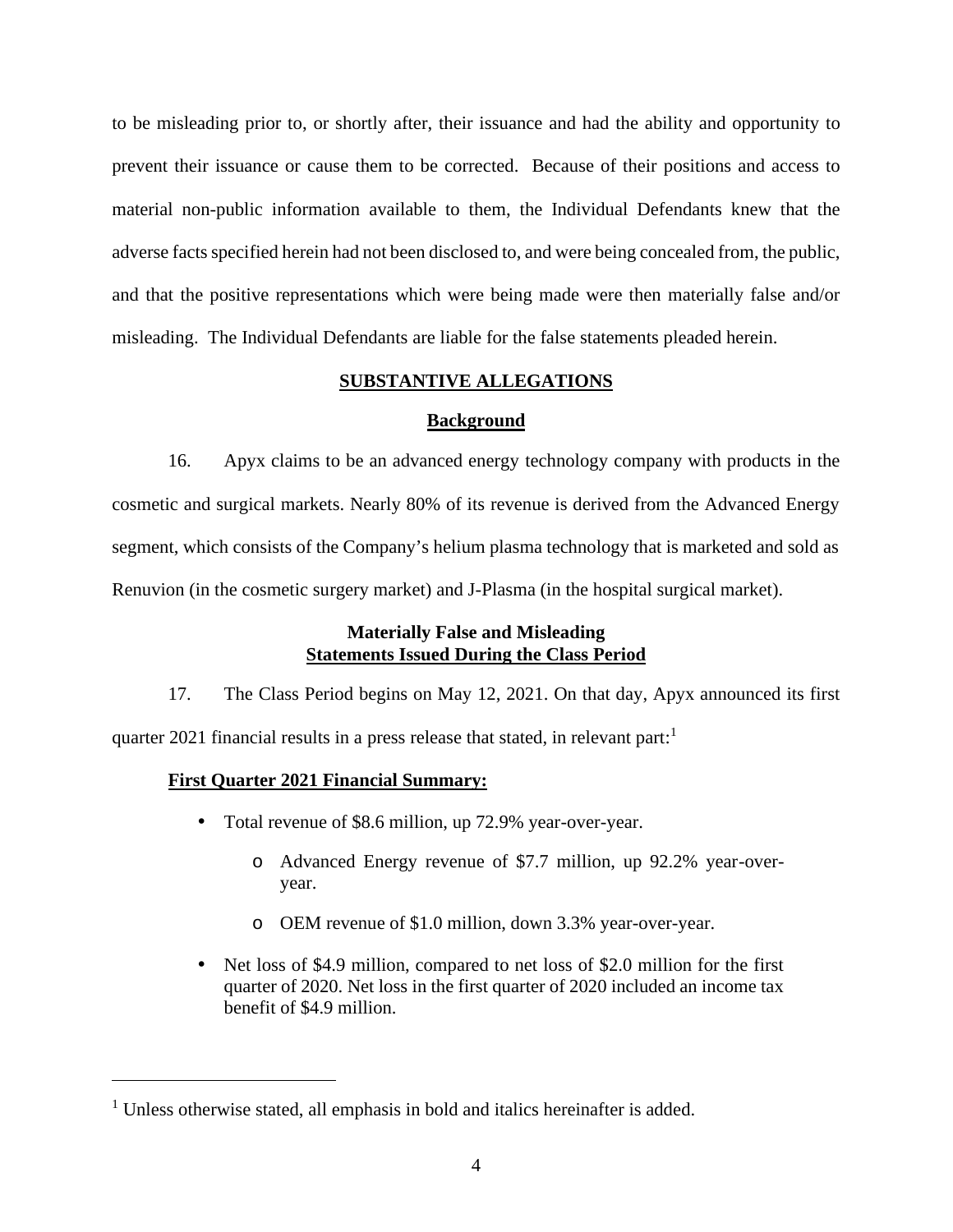18. The same day, the Company filed its quarterly report on Form 10-Q for the period ended March 31, 2021, affirming the previously reported financial results. It also incorporated by reference the risk factors stated in Apyx's fiscal 2020 annual report (the "2020 10-K"). In relevant part, the 2020 10-K stated:

*We are subject to costly and complex laws and governmental regulations and any adverse regulatory action may materially adversely affect our financial condition and business operations.*

\* \* \*

If the FDA were to conclude that we are not in compliance with applicable laws or regulations, or that any of our medical products are ineffective or pose an unreasonable health risk, they could ban such medical products, seize adulterated or misbranded medical products, order a recall, repair, replacement, correction, or refund of such products, refuse to grant pending pre-market approval applications, refuse to issue export certificates for foreign governments, or require us to notify health professionals and others that the devices present unreasonable risks of substantial harm to the public health.

In addition, the FDA has taken the position that device manufacturers are prohibited from promoting their products other than for the uses and indications set forth in the cleared product labeling. Any failure to comply could subject us to significant civil or criminal exposure, administrative obligations and costs, other potential penalties from, and/or agreements with, the federal government. Governmental regulations worldwide have, and may continue to become, increasingly stringent and customary.

19. On August 12, 2021, Apyx announced its second quarter 2021 financial results in

a press release that stated, in relevant part:

# **Second Quarter 2021 Financial Summary:**

- Total revenue of \$11.2 million, up 161% year-over-year.
	- o Advanced Energy revenue of \$10.0 million, up 248% year-over year.
	- o OEM revenue of \$1.2 million, down 13% year-over-year.
- Net loss attributable to stockholders of \$4.0 million, compared to net loss of \$4.7 million for the second quarter of 2020. Net loss in the second quarter of 2020 included an income tax benefit of \$1.5 million.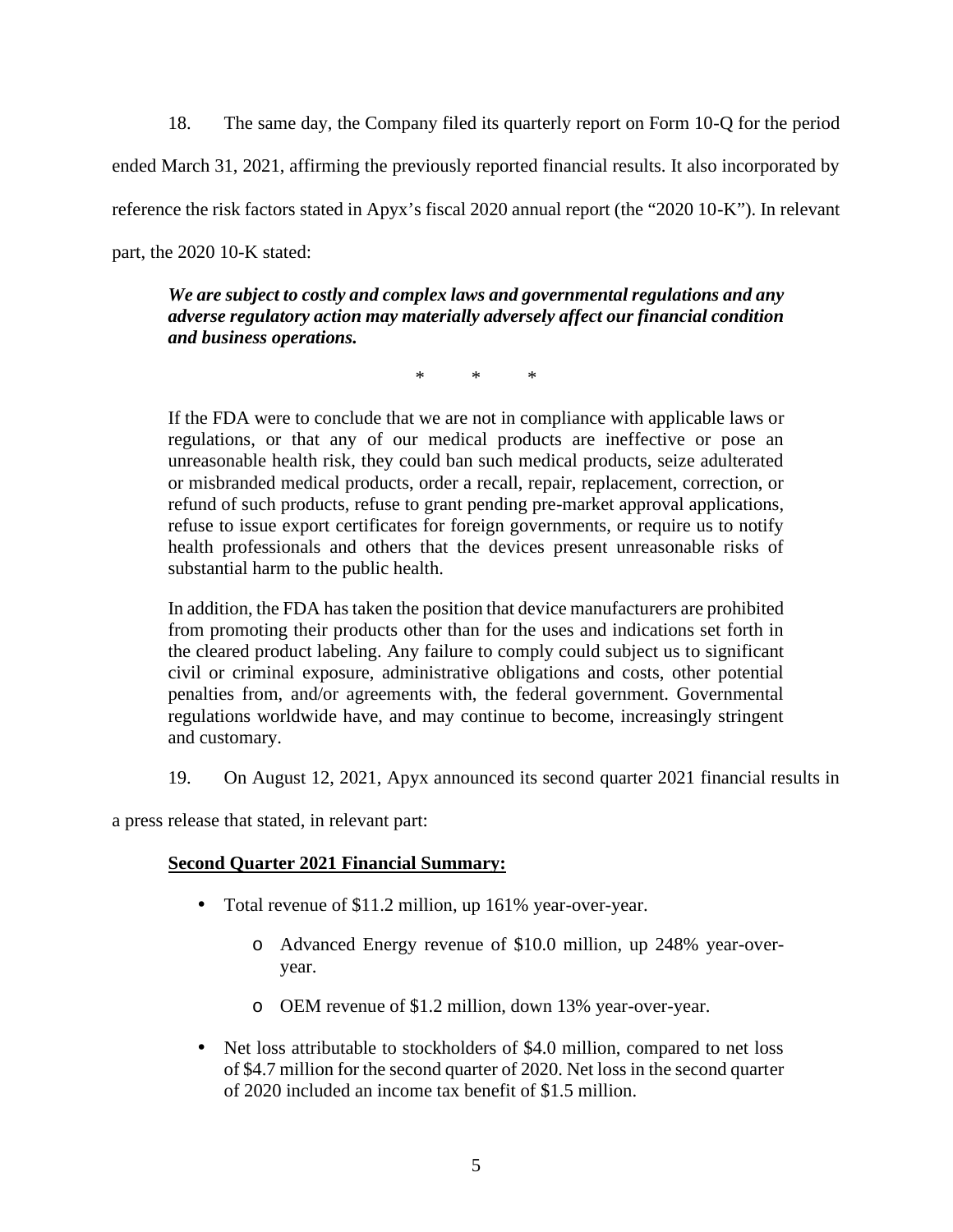• Adjusted EBITDA loss of \$2.4 million, compared to adjusted EBITDA loss of \$4.9 million for the second quarter of 2020.

20. The same day, the Company filed its quarterly report on Form 10-Q for the period ended June 30, 2021, affirming the previously reported financial results. It also incorporated by reference the risk factors stated in Apyx's 2020 10-K, including the one previously identified herein.

21. On November 11, 2021, Apyx announced its third quarter 2021 financial results in

a press release that stated, in relevant part:

# **Third Quarter 2021 Financial Summary:**

- Total revenue of \$11.8 million, up 70% year-over-year.
	- o Advanced Energy revenue of \$10.3 million, up 88% year-over-year.
	- o OEM revenue of \$1.5 million, up 3% year-over-year.
- Net loss attributable to stockholders of \$4.2 million, compared to net loss attributable to stockholders of \$3.7 million for the third quarter of 2020. Net loss attributable to stockholders in the third quarter of 2020 included an income tax benefit of \$0.7 million.
- Adjusted EBITDA loss of \$2.7 million, compared to adjusted EBITDA loss of \$3.1 million for the third quarter of 2020.

\* \* \*

# **Full Year 2021 Financial Outlook:**

The Company is updating financial guidance for the year ending December 31, 2021 to:

- Total revenue in the range of \$44.0 million to \$45.0 million, representing growth of 59% to 62% year-over-year, compared to total revenue of \$27.7 million for the year ended December 31, 2020. The Company's prior guidance range for total revenue was \$40.6 million to \$42.6 million, representing growth of 46% to 54% year-over-year.
	- o Total revenue guidance assumes:
		- Advanced Energy revenue in the range of approximately \$39.0 million to \$40.0 million, representing growth of 76%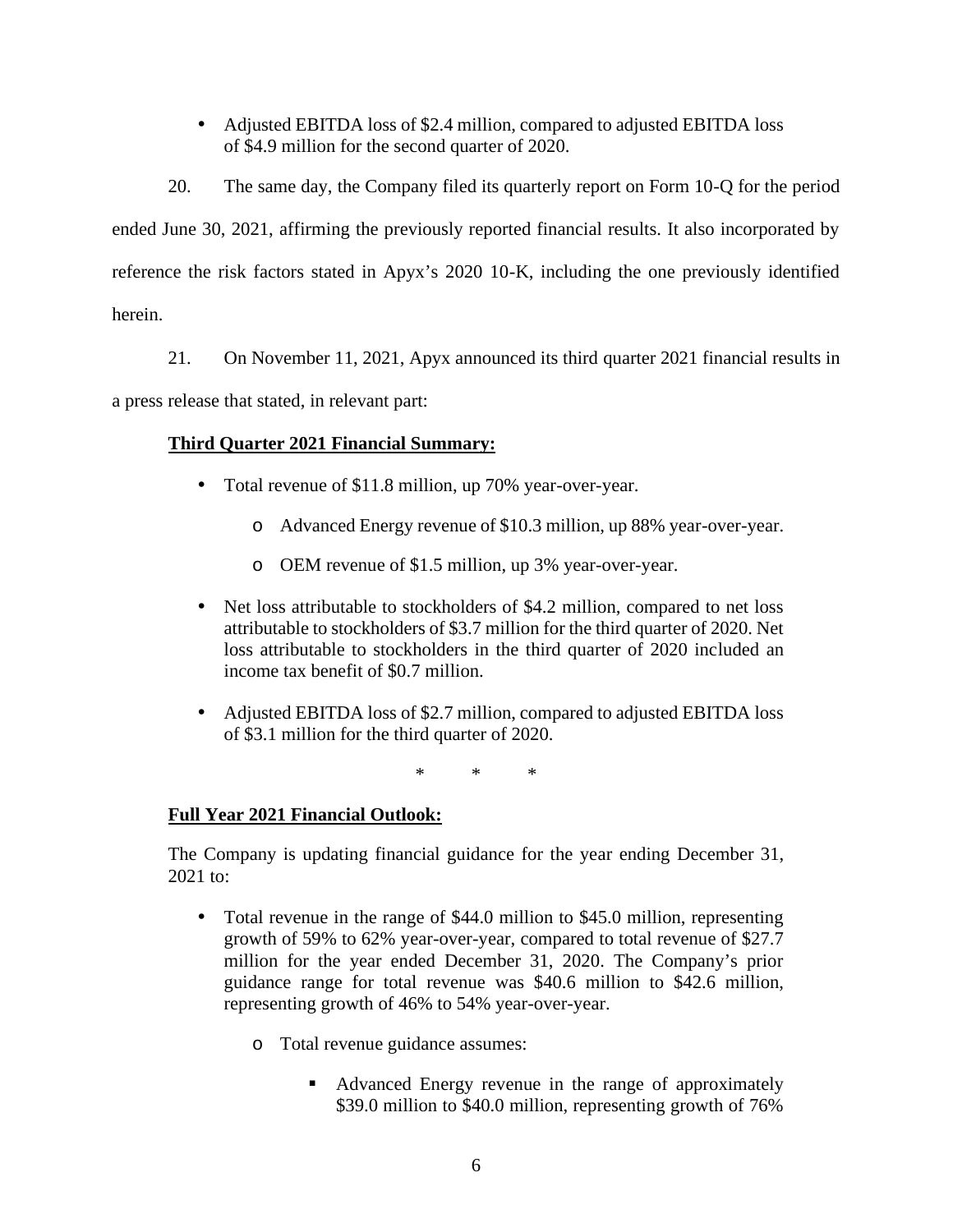to 80% year-over-year, compared to Advanced Energy revenue of \$22.2 million for the year ended December 31, 2020. The Company's prior guidance range for Advanced Energy revenue was \$36.0 million to \$38.0 million, representing growth of 62% to 71% year-over-year.

• The Advanced Energy revenue range assumes that U.S. growth is only driven by contributions from Renuvion® sales related to its use as a sub-dermal coagulator following liposuction procedures and that international growth is driven primarily by demand in existing international markets.

22. The same day, the Company filed its quarterly report on Form 10-Q for the period

ended September 30, 2021, affirming the previously reported financial results. It also incorporated

by reference the risk factors stated in Apyx's 2020 10-K, including the one previously identified

herein.

23. On January 10, 2022, Apyx announced its preliminary fourth quarter and full year

2021 financial results in a press release that stated, in relevant part:

# **Preliminary Fourth Quarter 2021 Revenue Summary:**

- Total revenue in a range of \$16.3 to \$16.8 million, representing growth of 42% to 46% year-over-year.
	- o Advanced Energy revenue in a range of \$14.7 to \$15.0 million, representing growth of 49% to 52% year-over-year
	- o OEM revenue in a range of \$1.5 to \$1.7 million, representing a decline of 2% year-over-year to growth of 10% year-over-year

# **Preliminary Full Year 2021 Revenue Summary:**

- Total revenue in a range of \$48.0 to \$48.5 million, representing growth of 73% to 75% year-over-year.
	- o Advanced Energy revenue in a range of \$42.7 to \$43.0 million, representing growth of approximately 92% of 93% year-over-year.
	- o OEM revenue in a range of \$5.3 to \$5.5 million, representing a decline of 4% to 0% year-over-year.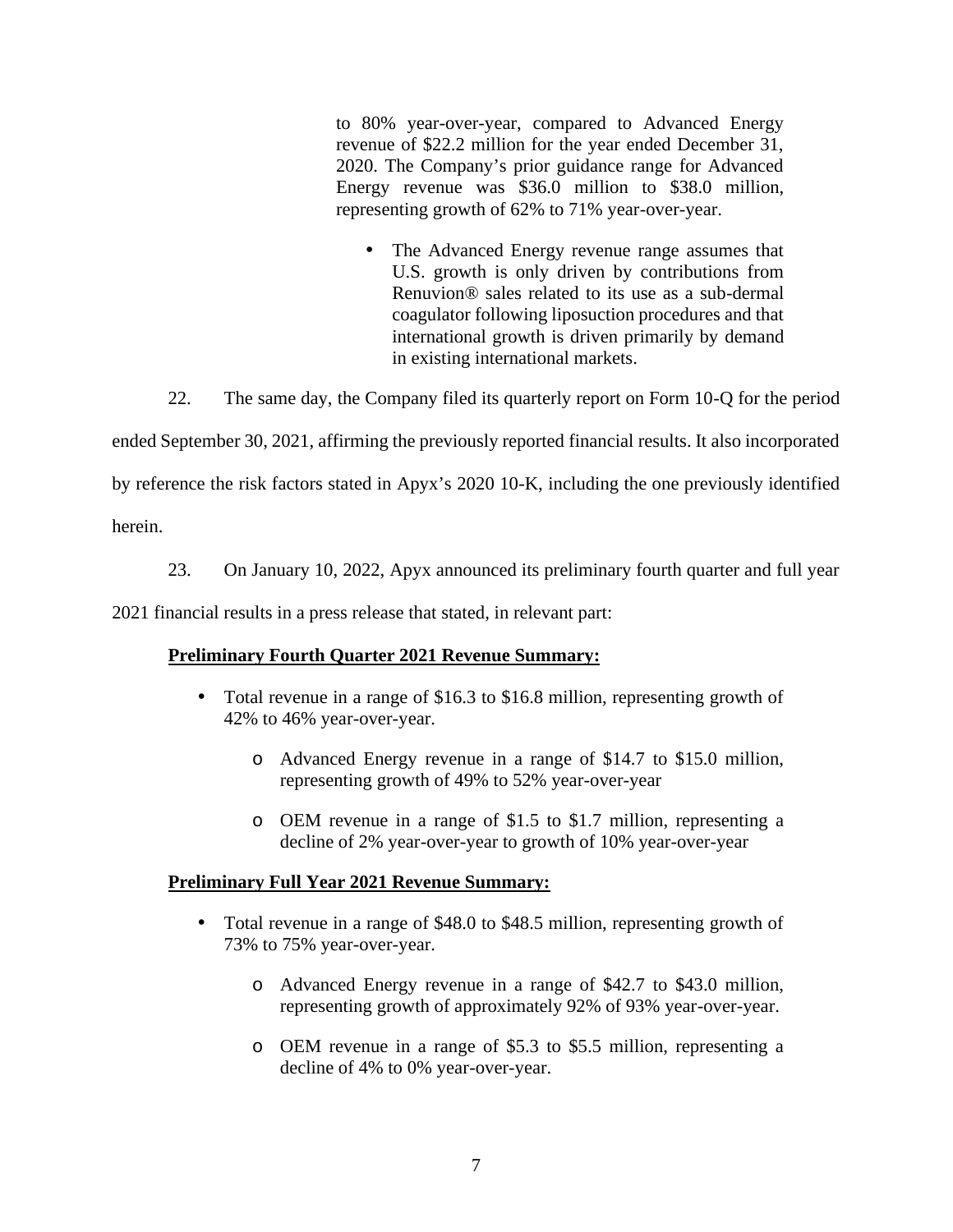24. The above statements identified in ¶¶ 17-23 were materially false and/or misleading, and failed to disclose material adverse facts about the Company's business, operations, and prospects. Specifically, Defendants failed to disclose to investors: (1) that a significant number of Apyx's Advanced Energy products were used for off-label indications; (2) that such off-label uses led to an increase in the number of medical device reports filed by Apyx reporting serious adverse events; (3) that, as a result, the Company was reasonably likely to incur regulatory scrutiny; (4) that, as a result of the foregoing, the Company's financial results would be adversely impacted; and (5) that, as a result of the foregoing, Defendants' positive statements about the Company's business, operations, and prospects were materially misleading and/or lacked a reasonable basis.

#### **Disclosures at the End of the Class Period**

25. On March 14, 2022, Apyx disclosed that the FDA would be posting a Medical Device Safety Communication ("MDSC") related to the Company's Advanced Energy Products. The Company further disclosed that "[b]ased on our initial interactions with the FDA, we believe the Agency's MDSC will pertain to the use of our Advanced Energy products outside of their FDA-cleared indication for general use in cutting, coagulation, and ablation of soft tissue during open and laparoscopic surgical procedures." In the press release, Defendant Goodwin conceded that the Company is "aware that some of [its] products are being used by physicians for dermal resurfacing procedures, for which [its] products do not have a cleared indication . . . ."

26. On this news, On this news, the Company's stock fell \$4.02, or 40.6%, to close at \$5.88 per share on March 14, 2022, on unusually heavy trading volume.

## **Post-Class Period Events**

27. On March 17, 2022, Apyx held a conference call in connection with its fourth quarter and full year 2021 financial results. During the call, Defendant Goodwin posited that the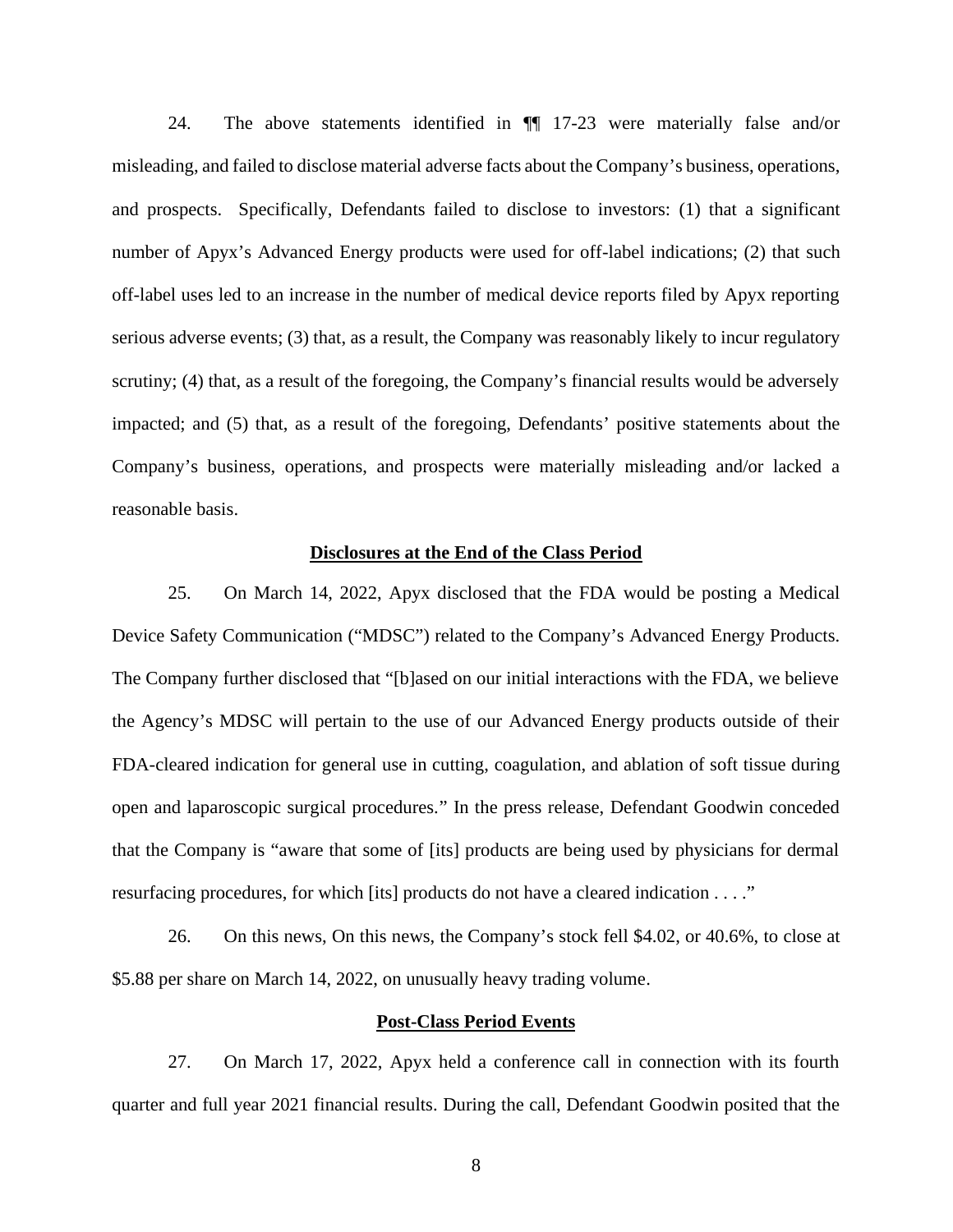MDSC was "due in part to the increase in absolute number of MDRs [i.e., medical device reports] reported for our Advanced Energy products in 2021 compared to 2020." Moreover, "14 of these 32 MDRs [in 2021] were performed by physicians that had not yet been trained by [Apyx's] global clinical team of skilled nursing staff."

28. On May 12, 2022, Apyx held a conference call in connection with its first quarter 2022 financial results. During the call, Defendant Goodwin stated that, following a meeting with FDA's post-market team, Apyx "received feedback from the FDA with requested revisions, including changes to certain messaging on our website, labeling, and training materials."

#### **CLASS ACTION ALLEGATIONS**

29. Plaintiff brings this action as a class action pursuant to Federal Rule of Civil Procedure 23(a) and (b)(3) on behalf of a class, consisting of all persons and entities that purchased or otherwise acquired Apyx securities between May 12, 2021 and March 11, 2022, inclusive, and who were damaged thereby (the "Class"). Excluded from the Class are Defendants, the officers and directors of the Company, at all relevant times, members of their immediate families and their legal representatives, heirs, successors, or assigns, and any entity in which Defendants have or had a controlling interest.

30. The members of the Class are so numerous that joinder of all members is impracticable. Throughout the Class Period, Apyx's shares actively traded on the NASDAQ. While the exact number of Class members is unknown to Plaintiff at this time and can only be ascertained through appropriate discovery, Plaintiff believes that there are at least hundreds or thousands of members in the proposed Class. Millions of Apyx shares were traded publicly during the Class Period on the NASDAQ. Record owners and other members of the Class may be identified from records maintained by Apyx or its transfer agent and may be notified of the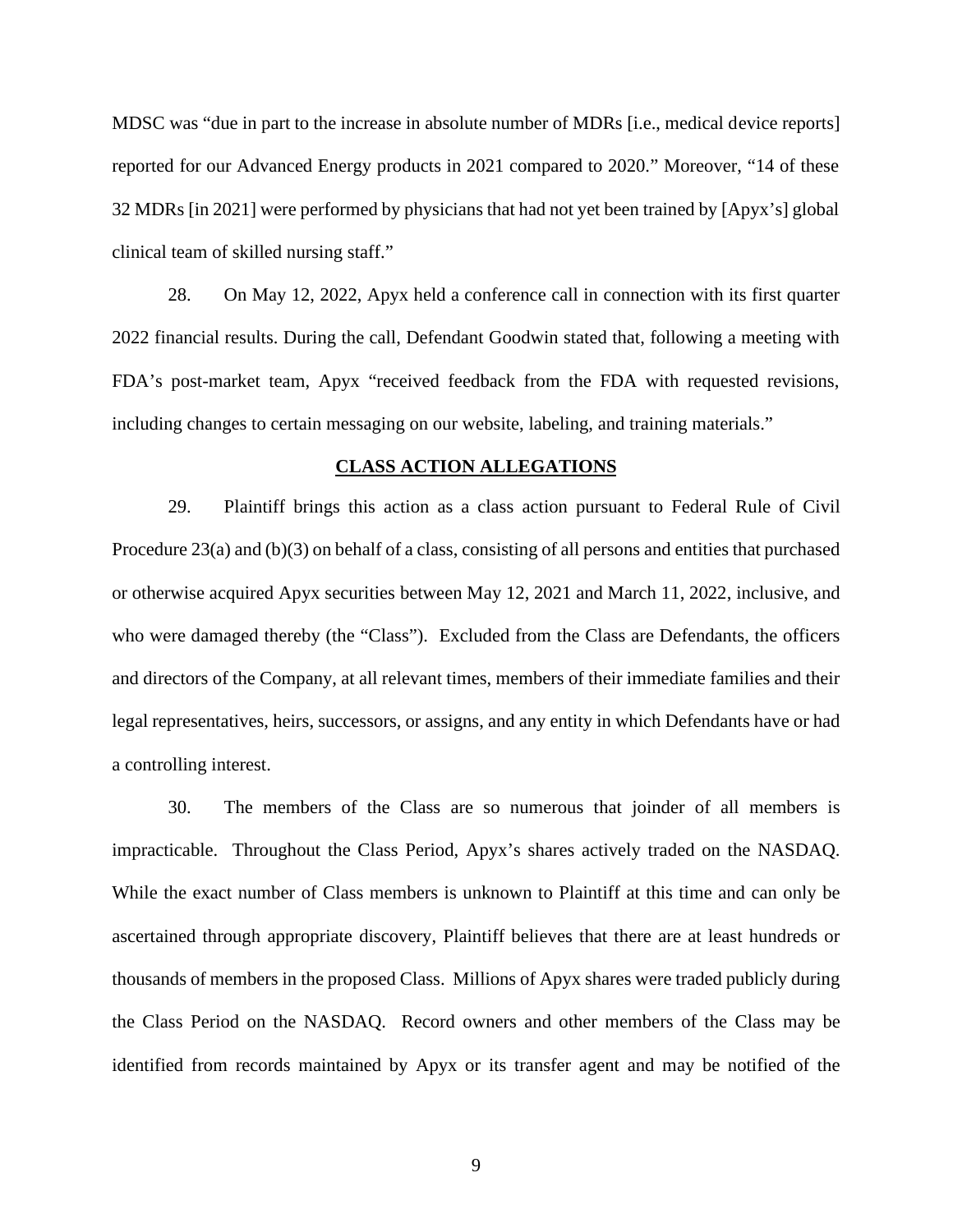pendency of this action by mail, using the form of notice similar to that customarily used in securities class actions.

31. Plaintiff's claims are typical of the claims of the members of the Class as all members of the Class are similarly affected by Defendants' wrongful conduct in violation of federal law that is complained of herein.

32. Plaintiff will fairly and adequately protect the interests of the members of the Class and has retained counsel competent and experienced in class and securities litigation.

33. Common questions of law and fact exist as to all members of the Class and predominate over any questions solely affecting individual members of the Class. Among the questions of law and fact common to the Class are:

(a) whether the federal securities laws were violated by Defendants' acts as alleged herein;

(b) whether statements made by Defendants to the investing public during the Class Period omitted and/or misrepresented material facts about the business, operations, and prospects of Apyx; and

(c) to what extent the members of the Class have sustained damages and the proper measure of damages.

34. A class action is superior to all other available methods for the fair and efficient adjudication of this controversy since joinder of all members is impracticable. Furthermore, as the damages suffered by individual Class members may be relatively small, the expense and burden of individual litigation makes it impossible for members of the Class to individually redress the wrongs done to them. There will be no difficulty in the management of this action as a class action.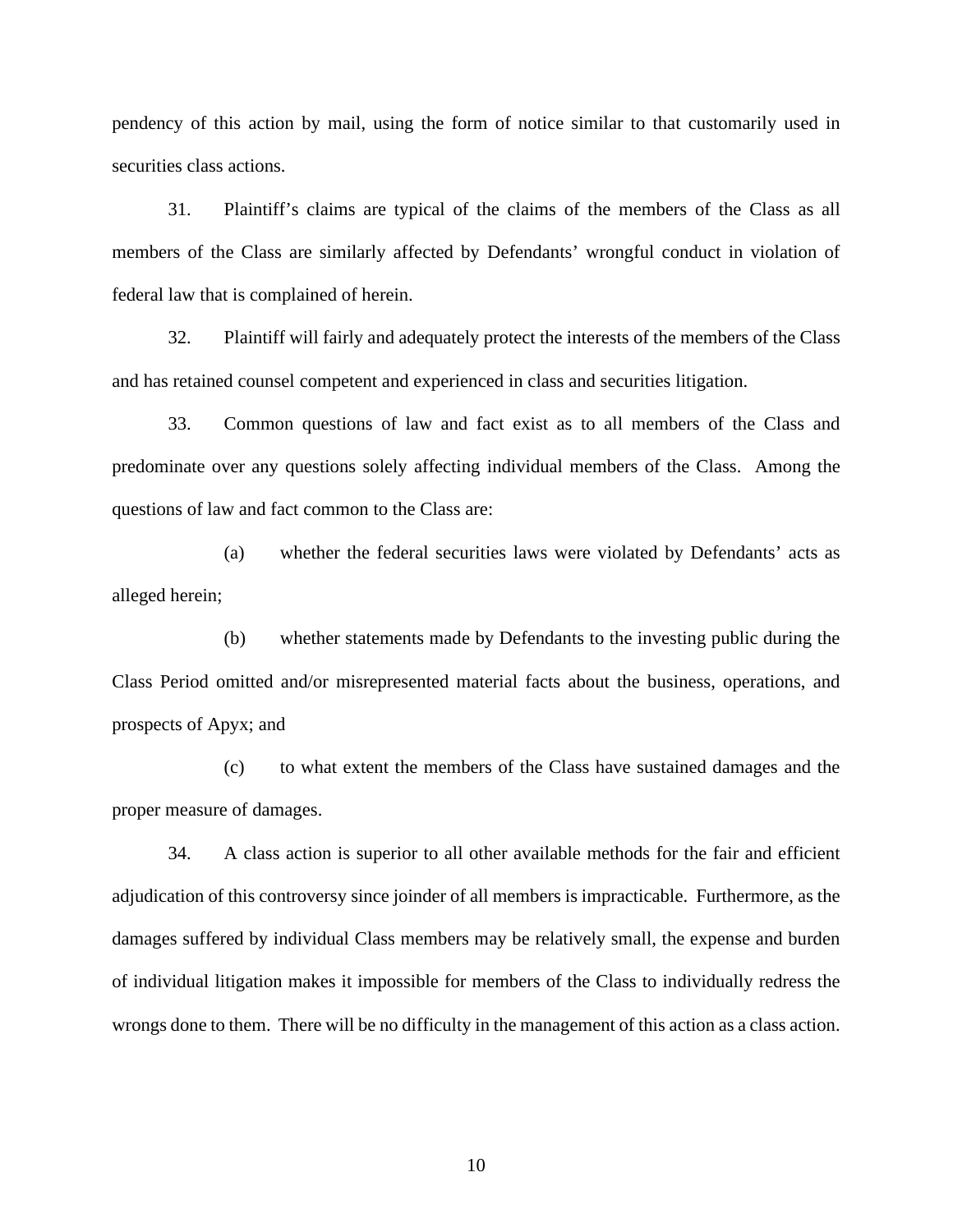#### **UNDISCLOSED ADVERSE FACTS**

35. The market for Apyx's securities was open, well-developed and efficient at all relevant times. As a result of these materially false and/or misleading statements, and/or failures to disclose, Apyx's securities traded at artificially inflated prices during the Class Period. Plaintiff and other members of the Class purchased or otherwise acquired Apyx's securities relying upon the integrity of the market price of the Company's securities and market information relating to Apyx, and have been damaged thereby.

36. During the Class Period, Defendants materially misled the investing public, thereby inflating the price of Apyx's securities, by publicly issuing false and/or misleading statements and/or omitting to disclose material facts necessary to make Defendants' statements, as set forth herein, not false and/or misleading. The statements and omissions were materially false and/or misleading because they failed to disclose material adverse information and/or misrepresented the truth about Apyx's business, operations, and prospects as alleged herein.

37. At all relevant times, the material misrepresentations and omissions particularized in this Complaint directly or proximately caused or were a substantial contributing cause of the damages sustained by Plaintiff and other members of the Class. As described herein, during the Class Period, Defendants made or caused to be made a series of materially false and/or misleading statements about Apyx's financial well-being and prospects. These material misstatements and/or omissions had the cause and effect of creating in the market an unrealistically positive assessment of the Company and its financial well-being and prospects, thus causing the Company's securities to be overvalued and artificially inflated at all relevant times. Defendants' materially false and/or misleading statements during the Class Period resulted in Plaintiff and other members of the Class purchasing the Company's securities at artificially inflated prices, thus causing the damages complained of herein when the truth was revealed.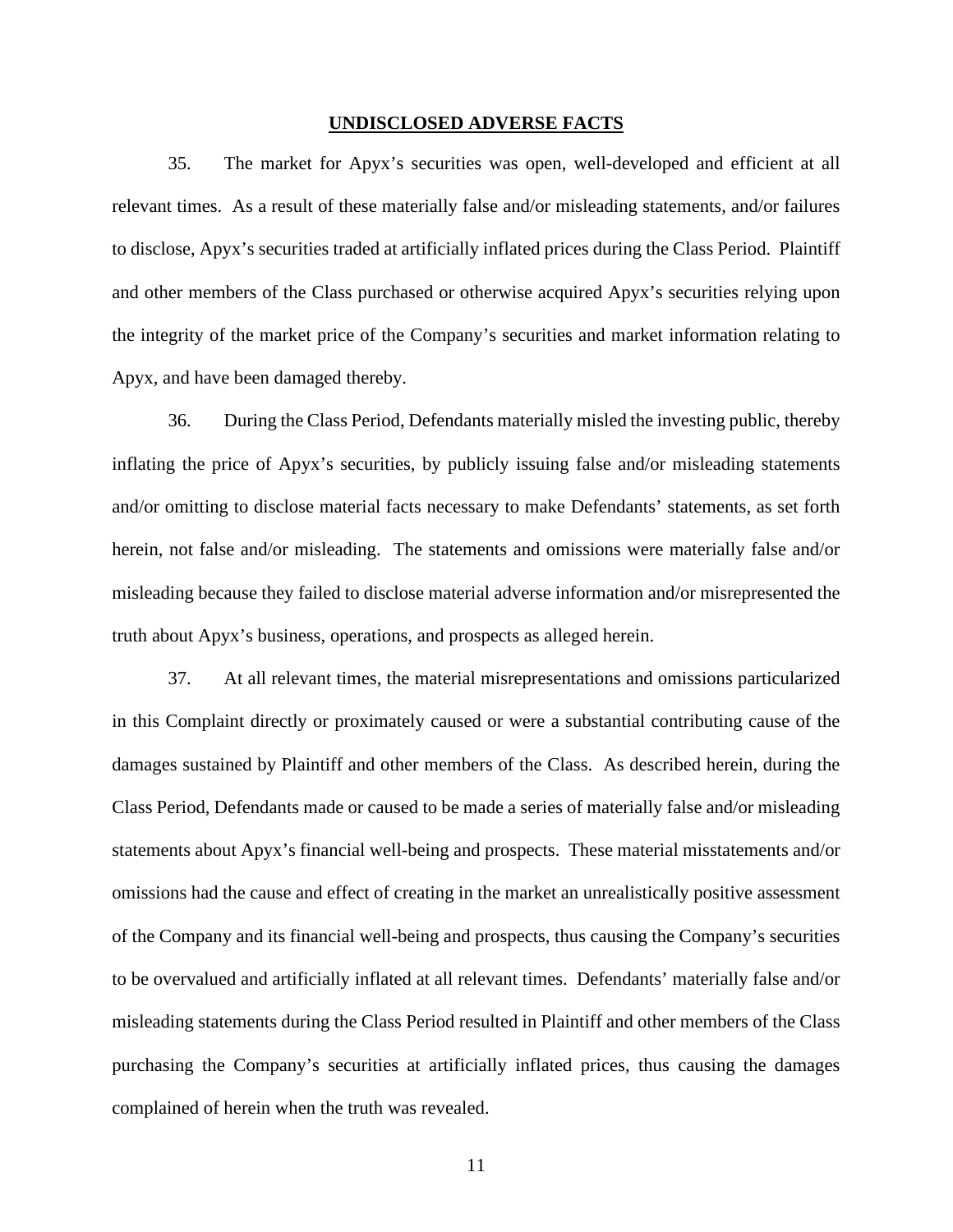#### **LOSS CAUSATION**

38. Defendants' wrongful conduct, as alleged herein, directly and proximately caused the economic loss suffered by Plaintiff and the Class.

39. During the Class Period, Plaintiff and the Class purchased Apyx's securities at artificially inflated prices and were damaged thereby. The price of the Company's securities significantly declined when the misrepresentations made to the market, and/or the information alleged herein to have been concealed from the market, and/or the effects thereof, were revealed, causing investors' losses.

#### **SCIENTER ALLEGATIONS**

40. As alleged herein, Defendants acted with scienter since Defendants knew that the public documents and statements issued or disseminated in the name of the Company were materially false and/or misleading; knew that such statements or documents would be issued or disseminated to the investing public; and knowingly and substantially participated or acquiesced in the issuance or dissemination of such statements or documents as primary violations of the federal securities laws. As set forth elsewhere herein in detail, the Individual Defendants, by virtue of their receipt of information reflecting the true facts regarding Apyx, their control over, and/or receipt and/or modification of Apyx's allegedly materially misleading misstatements and/or their associations with the Company which made them privy to confidential proprietary information concerning Apyx, participated in the fraudulent scheme alleged herein.

# **APPLICABILITY OF PRESUMPTION OF RELIANCE (FRAUD-ON-THE-MARKET DOCTRINE)**

41. The market for Apyx's securities was open, well-developed and efficient at all relevant times. As a result of the materially false and/or misleading statements and/or failures to disclose, Apyx's securities traded at artificially inflated prices during the Class Period. On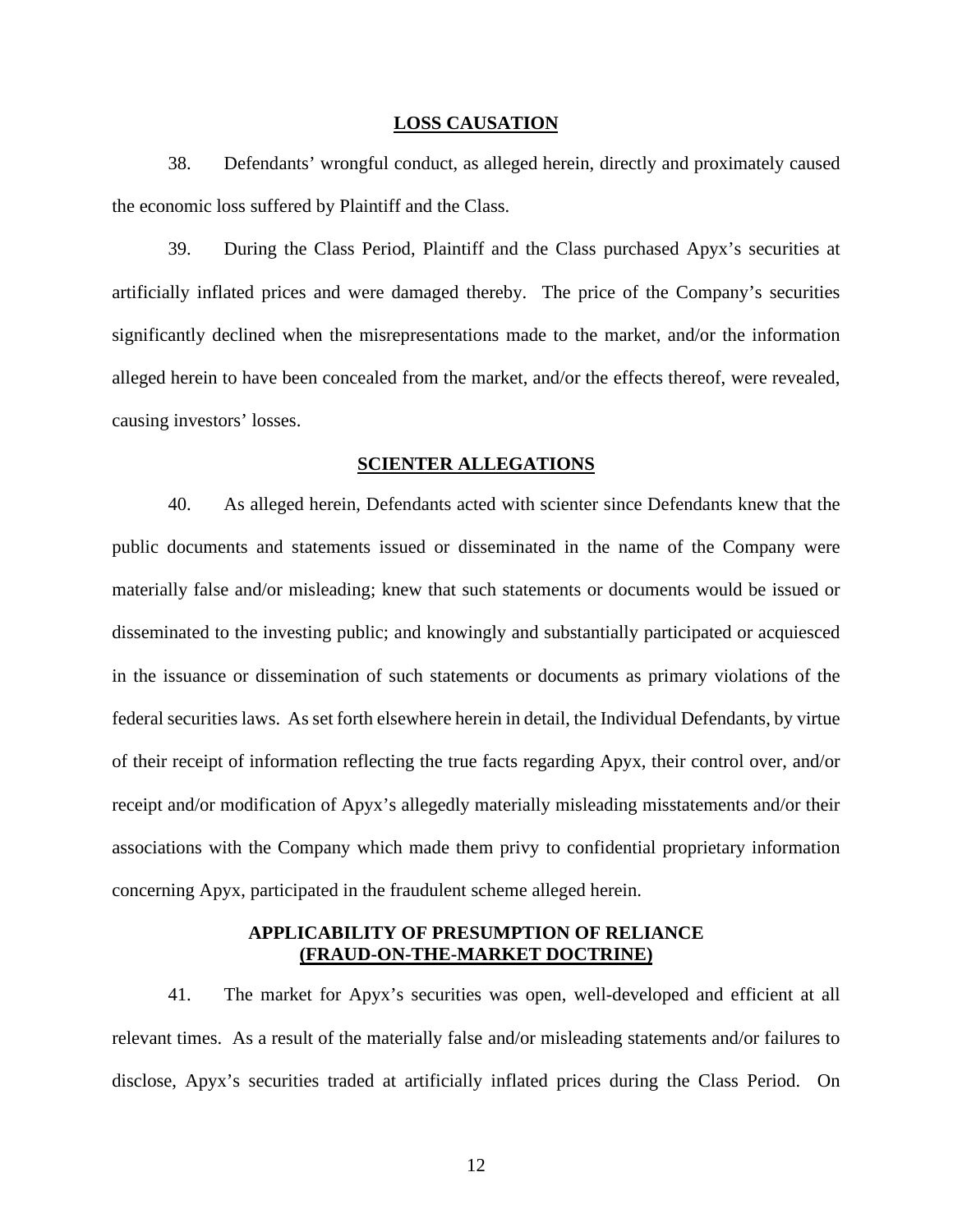November 22, 2021, the Company's share price closed at a Class Period high of \$17.40 per share. Plaintiff and other members of the Class purchased or otherwise acquired the Company's securities relying upon the integrity of the market price of Apyx's securities and market information relating to Apyx, and have been damaged thereby.

42. During the Class Period, the artificial inflation of Apyx's shares was caused by the material misrepresentations and/or omissions particularized in this Complaint causing the damages sustained by Plaintiff and other members of the Class. As described herein, during the Class Period, Defendants made or caused to be made a series of materially false and/or misleading statements about Apyx's business, prospects, and operations. These material misstatements and/or omissions created an unrealistically positive assessment of Apyx and its business, operations, and prospects, thus causing the price of the Company's securities to be artificially inflated at all relevant times, and when disclosed, negatively affected the value of the Company shares. Defendants' materially false and/or misleading statements during the Class Period resulted in Plaintiff and other members of the Class purchasing the Company's securities at such artificially inflated prices, and each of them has been damaged as a result.

43. At all relevant times, the market for Apyx's securities was an efficient market for the following reasons, among others:

(a) Apyx shares met the requirements for listing, and was listed and actively traded on the NASDAQ, a highly efficient and automated market;

(b) As a regulated issuer, Apyx filed periodic public reports with the SEC and/or the NASDAQ;

(c) Apyx regularly communicated with public investors via established market communication mechanisms, including through regular dissemination of press releases on the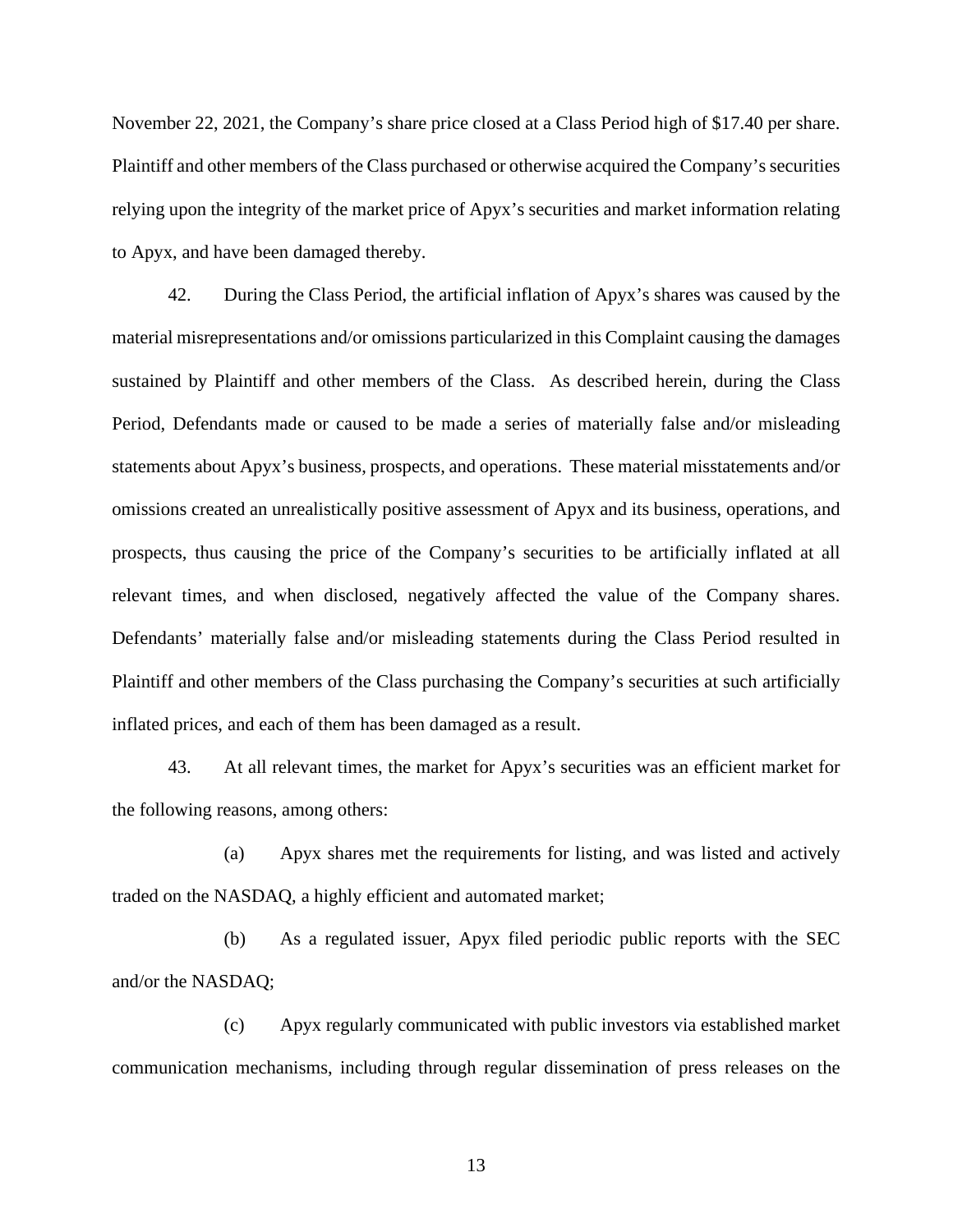national circuits of major newswire services and through other wide-ranging public disclosures, such as communications with the financial press and other similar reporting services; and/or

(d) Apyx wasfollowed by securities analysts employed by brokerage firms who wrote reports about the Company, and these reports were distributed to the sales force and certain customers of their respective brokerage firms. Each of these reports was publicly available and entered the public marketplace.

44. As a result of the foregoing, the market for Apyx's securities promptly digested current information regarding Apyx from all publicly available sources and reflected such information in Apyx's share price. Under these circumstances, all purchasers of Apyx's securities during the Class Period suffered similar injury through their purchase of Apyx's securities at artificially inflated prices and a presumption of reliance applies.

45. A Class-wide presumption of reliance is also appropriate in this action under the Supreme Court's holding in *Affiliated Ute Citizens of Utah v. United States*, 406 U.S. 128 (1972), because the Class's claims are, in large part, grounded on Defendants' material misstatements and/or omissions. Because this action involves Defendants' failure to disclose material adverse information regarding the Company's business operations and financial prospects—information that Defendants were obligated to disclose—positive proof of reliance is not a prerequisite to recovery. All that is necessary is that the facts withheld be material in the sense that a reasonable investor might have considered them important in making investment decisions. Given the importance of the Class Period material misstatements and omissions set forth above, that requirement is satisfied here.

#### **NO SAFE HARBOR**

46. The statutory safe harbor provided for forward-looking statements under certain circumstances does not apply to any of the allegedly false statements pleaded in this Complaint.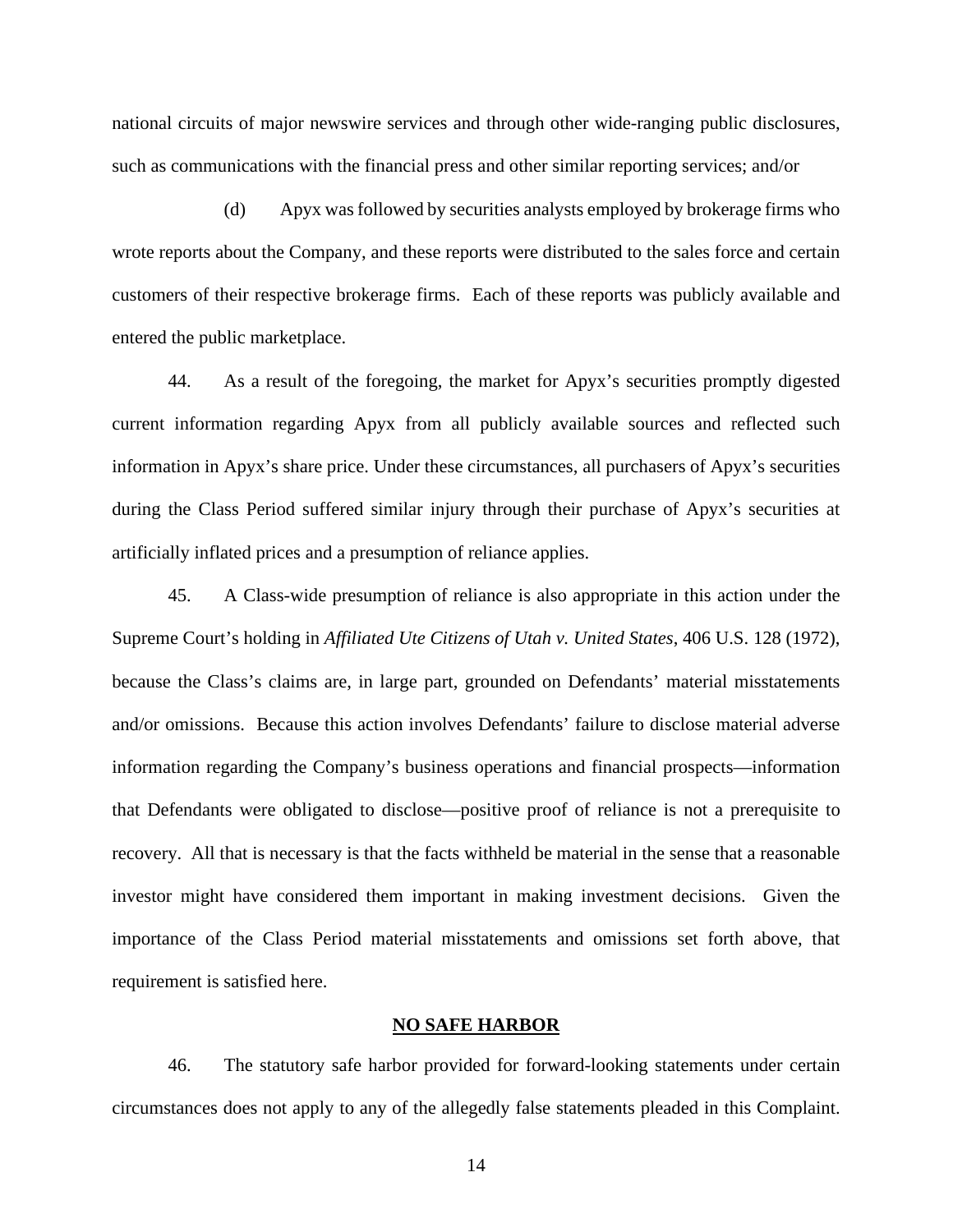The statements alleged to be false and misleading herein all relate to then-existing facts and conditions. In addition, to the extent certain of the statements alleged to be false may be characterized as forward looking, they were not identified as "forward-looking statements" when made and there were no meaningful cautionary statements identifying important factors that could cause actual results to differ materially from those in the purportedly forward-looking statements. In the alternative, to the extent that the statutory safe harbor is determined to apply to any forwardlooking statements pleaded herein, Defendants are liable for those false forward-looking statements because at the time each of those forward-looking statements was made, the speaker had actual knowledge that the forward-looking statement was materially false or misleading, and/or the forward-looking statement was authorized or approved by an executive officer of Apyx who knew that the statement was false when made.

#### **FIRST CLAIM**

# **Violation of Section 10(b) of The Exchange Act and Rule 10b-5 Promulgated Thereunder Against All Defendants**

47. Plaintiff repeats and re-alleges each and every allegation contained above as if fully set forth herein.

48. During the Class Period, Defendants carried out a plan, scheme and course of conduct which was intended to and, throughout the Class Period, did: (i) deceive the investing public, including Plaintiff and other Class members, as alleged herein; and (ii) cause Plaintiff and other members of the Class to purchase Apyx's securities at artificially inflated prices. In furtherance of this unlawful scheme, plan and course of conduct, Defendants, and each defendant, took the actions set forth herein.

49. Defendants (i) employed devices, schemes, and artifices to defraud; (ii) made untrue statements of material fact and/or omitted to state material facts necessary to make the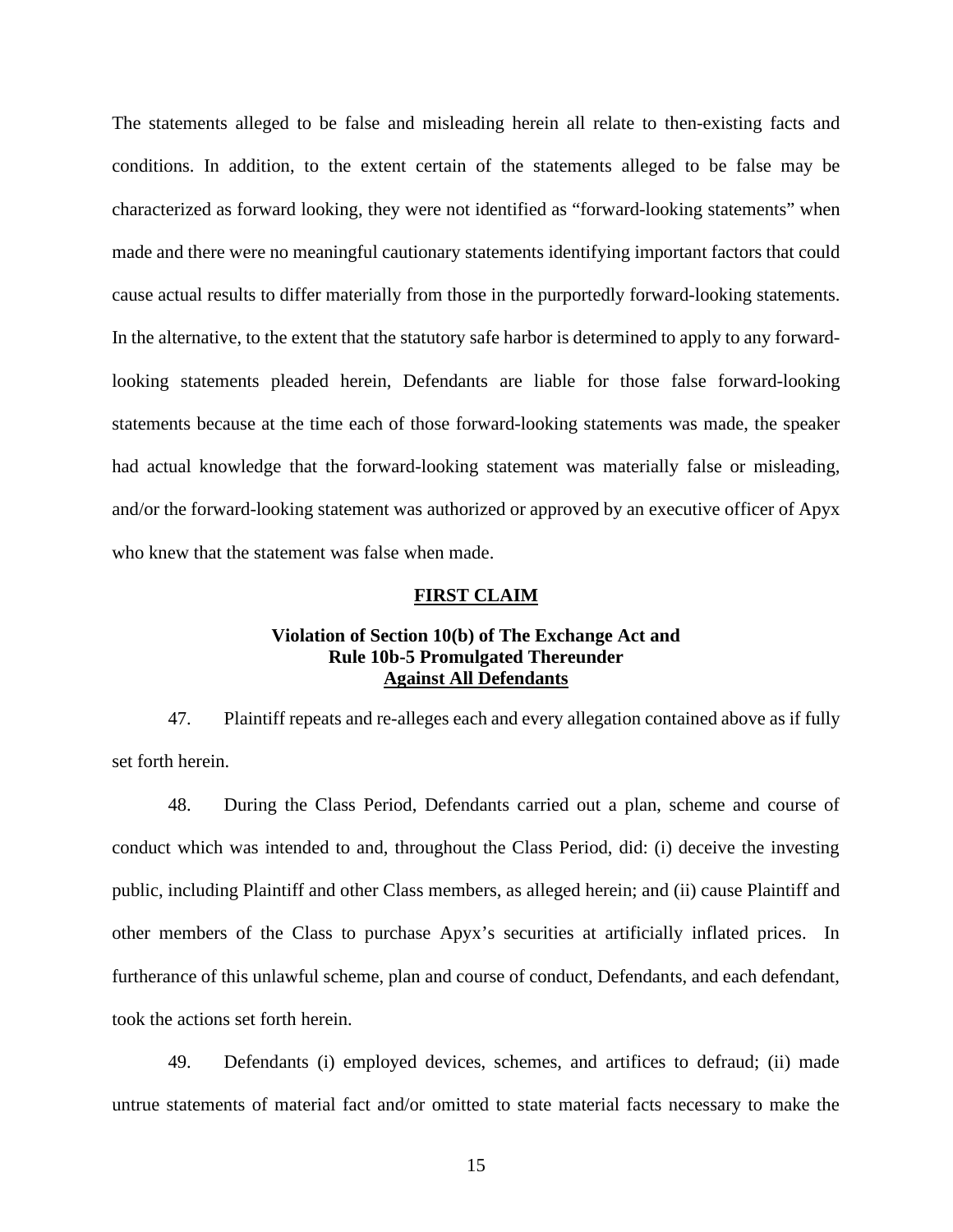statements not misleading; and (iii) engaged in acts, practices, and a course of business which operated as a fraud and deceit upon the purchasers of the Company's securities in an effort to maintain artificially high market prices for Apyx's securities in violation of Section 10(b) of the Exchange Act and Rule 10b-5. All Defendants are sued either as primary participants in the wrongful and illegal conduct charged herein or as controlling persons as alleged below.

50. Defendants, individually and in concert, directly and indirectly, by the use, means or instrumentalities of interstate commerce and/or of the mails, engaged and participated in a continuous course of conduct to conceal adverse material information about Apyx's financial well being and prospects, as specified herein.

51. Defendants employed devices, schemes and artifices to defraud, while in possession of material adverse non-public information and engaged in acts, practices, and a course of conduct as alleged herein in an effort to assure investors of Apyx's value and performance and continued substantial growth, which included the making of, or the participation in the making of, untrue statements of material facts and/or omitting to state material facts necessary in order to make the statements made about Apyx and its business operations and future prospects in light of the circumstances under which they were made, not misleading, as set forth more particularly herein, and engaged in transactions, practices and a course of business which operated as a fraud and deceit upon the purchasers of the Company's securities during the Class Period.

52. Each of the Individual Defendants' primary liability and controlling person liability arises from the following facts: (i) the Individual Defendants were high-level executives and/or directors at the Company during the Class Period and members of the Company's management team or had control thereof; (ii) each of these defendants, by virtue of their responsibilities and activities as a senior officer and/or director of the Company, was privy to and participated in the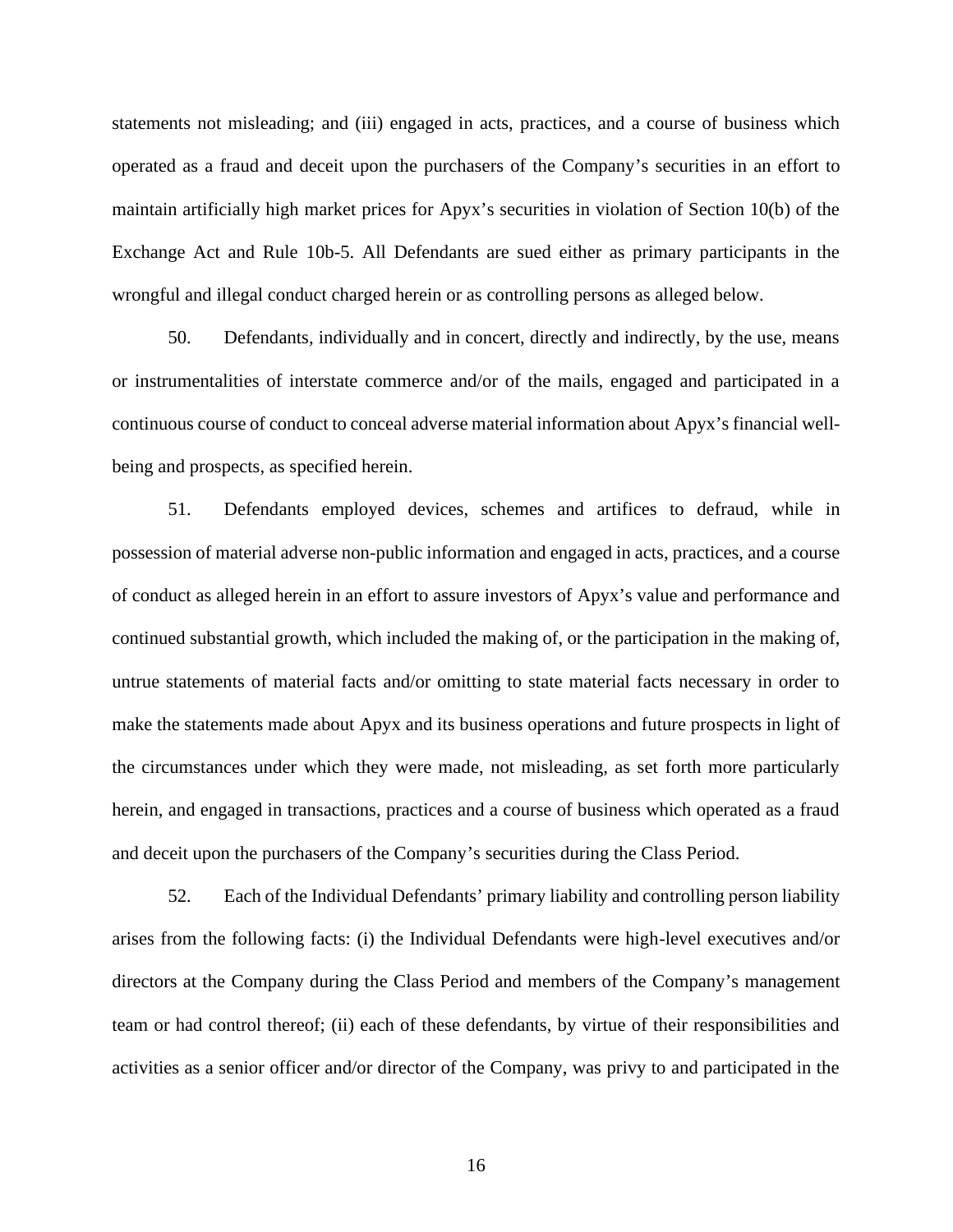creation, development and reporting of the Company's internal budgets, plans, projections and/or reports; (iii) each of these defendants enjoyed significant personal contact and familiarity with the other defendants and was advised of, and had access to, other members of the Company's management team, internal reports and other data and information about the Company's finances, operations, and sales at all relevant times; and (iv) each of these defendants was aware of the Company's dissemination of information to the investing public which they knew and/or recklessly disregarded was materially false and misleading.

53. Defendants had actual knowledge of the misrepresentations and/or omissions of material facts set forth herein, or acted with reckless disregard for the truth in that they failed to ascertain and to disclose such facts, even though such facts were available to them. Such defendants' material misrepresentations and/or omissions were done knowingly or recklessly and for the purpose and effect of concealing Apyx's financial well-being and prospects from the investing public and supporting the artificially inflated price of its securities. As demonstrated by Defendants' overstatements and/or misstatements of the Company's business, operations, financial well-being, and prospects throughout the Class Period, Defendants, if they did not have actual knowledge of the misrepresentations and/or omissions alleged, were reckless in failing to obtain such knowledge by deliberately refraining from taking those steps necessary to discover whether those statements were false or misleading.

54. As a result of the dissemination of the materially false and/or misleading information and/or failure to disclose material facts, as set forth above, the market price of Apyx's securities was artificially inflated during the Class Period. In ignorance of the fact that market prices of the Company's securities were artificially inflated, and relying directly or indirectly on the false and misleading statements made by Defendants, or upon the integrity of the market in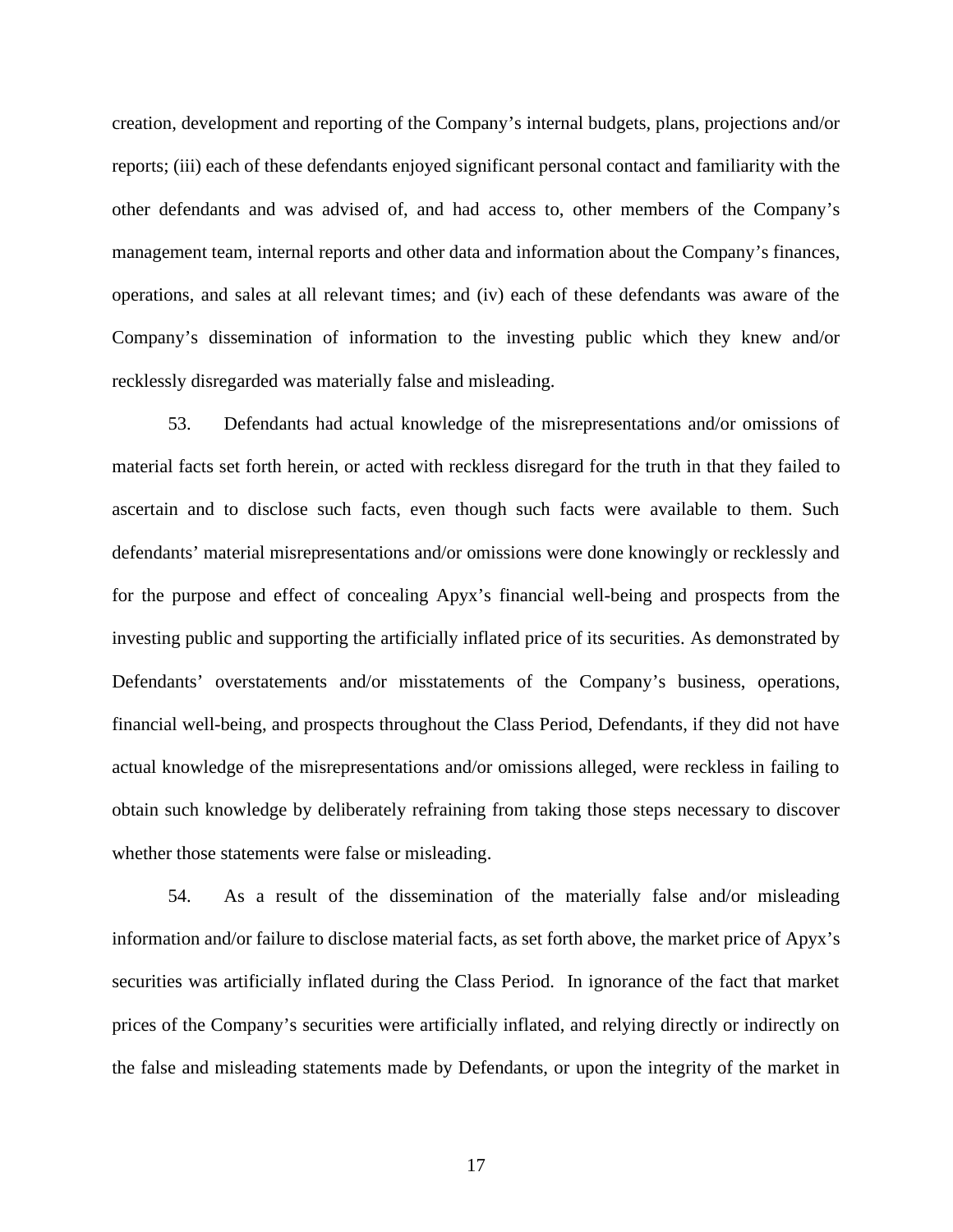which the securities trades, and/or in the absence of material adverse information that was known to or recklessly disregarded by Defendants, but not disclosed in public statements by Defendants during the Class Period, Plaintiff and the other members of the Class acquired Apyx's securities during the Class Period at artificially high prices and were damaged thereby.

55. At the time of said misrepresentations and/or omissions, Plaintiff and other members of the Class were ignorant of their falsity, and believed them to be true. Had Plaintiff and the other members of the Class and the marketplace known the truth regarding the problems that Apyx was experiencing, which were not disclosed by Defendants, Plaintiff and other members of the Class would not have purchased or otherwise acquired their Apyx securities, or, if they had acquired such securities during the Class Period, they would not have done so at the artificially inflated prices which they paid.

56. By virtue of the foregoing, Defendants violated Section 10(b) of the Exchange Act and Rule 10b-5 promulgated thereunder.

57. As a direct and proximate result of Defendants' wrongful conduct, Plaintiff and the other members of the Class suffered damages in connection with their respective purchases and sales of the Company's securities during the Class Period.

#### **SECOND CLAIM**

## **Violation of Section 20(a) of The Exchange Act Against the Individual Defendants**

58. Plaintiff repeats and re-alleges each and every allegation contained above as if fully set forth herein.

59. Individual Defendants acted as controlling persons of Apyx within the meaning of Section 20(a) of the Exchange Act as alleged herein. By virtue of their high-level positions and their ownership and contractual rights, participation in, and/or awareness of the Company's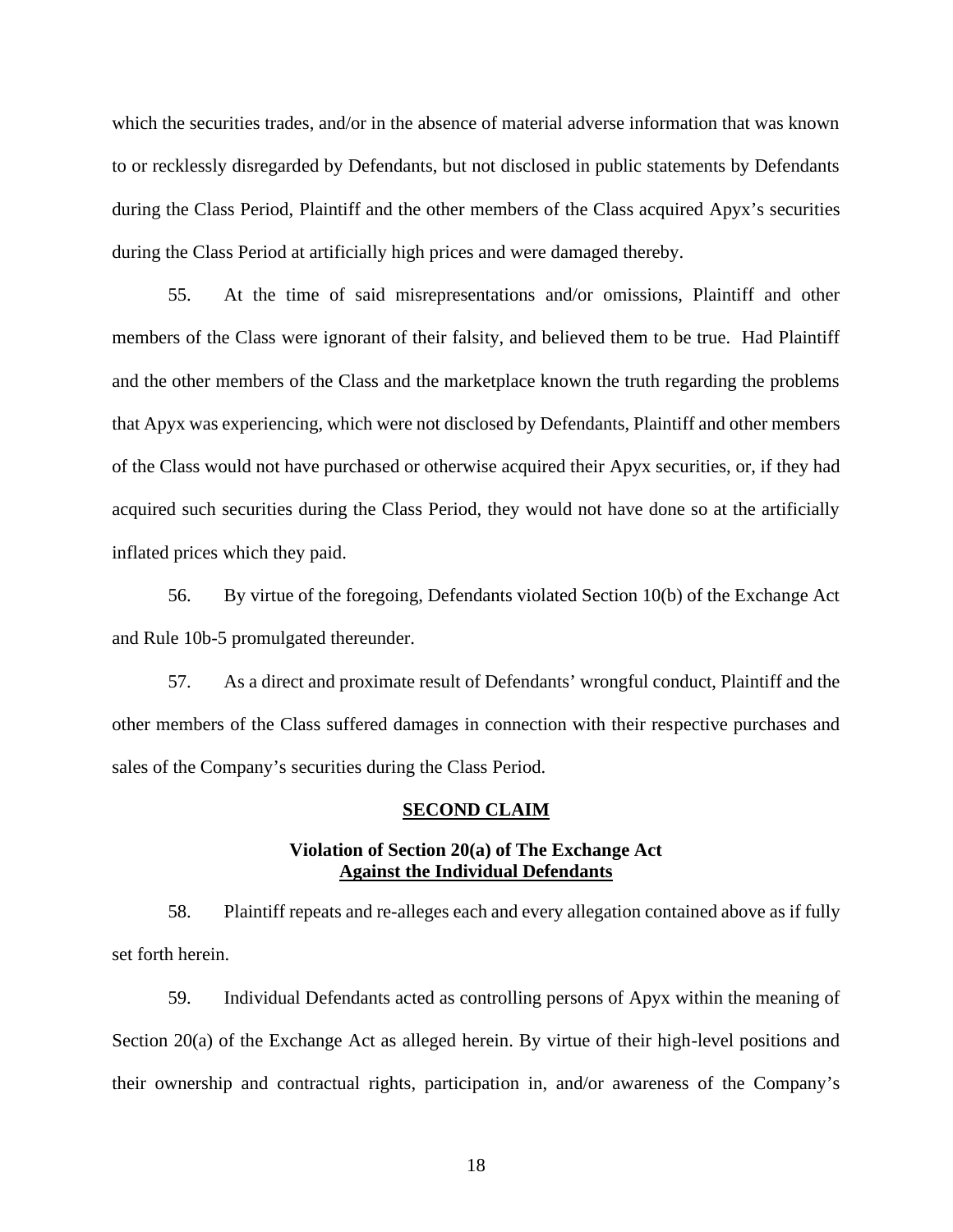operations and intimate knowledge of the false financial statements filed by the Company with the SEC and disseminated to the investing public, Individual Defendants had the power to influence and control and did influence and control, directly or indirectly, the decision-making of the Company, including the content and dissemination of the various statements which Plaintiff contends are false and misleading. Individual Defendants were provided with or had unlimited access to copies of the Company's reports, press releases, public filings, and other statements alleged by Plaintiff to be misleading prior to and/or shortly after these statements were issued and had the ability to prevent the issuance of the statements or cause the statements to be corrected.

60. In particular, Individual Defendants had direct and supervisory involvement in the day-to-day operations of the Company and, therefore, had the power to control or influence the particular transactions giving rise to the securities violations as alleged herein, and exercised the same.

61. As set forth above, Apyx and Individual Defendants each violated Section 10(b) and Rule 10b-5 by their acts and omissions as alleged in this Complaint. By virtue of their position as controlling persons, Individual Defendants are liable pursuant to Section 20(a) of the Exchange Act. As a direct and proximate result of Defendants' wrongful conduct, Plaintiff and other members of the Class suffered damages in connection with their purchases of the Company's securities during the Class Period.

#### **PRAYER FOR RELIEF**

WHEREFORE, Plaintiff prays for relief and judgment, as follows:

(a) Determining that this action is a proper class action under Rule 23 of the Federal Rules of Civil Procedure;